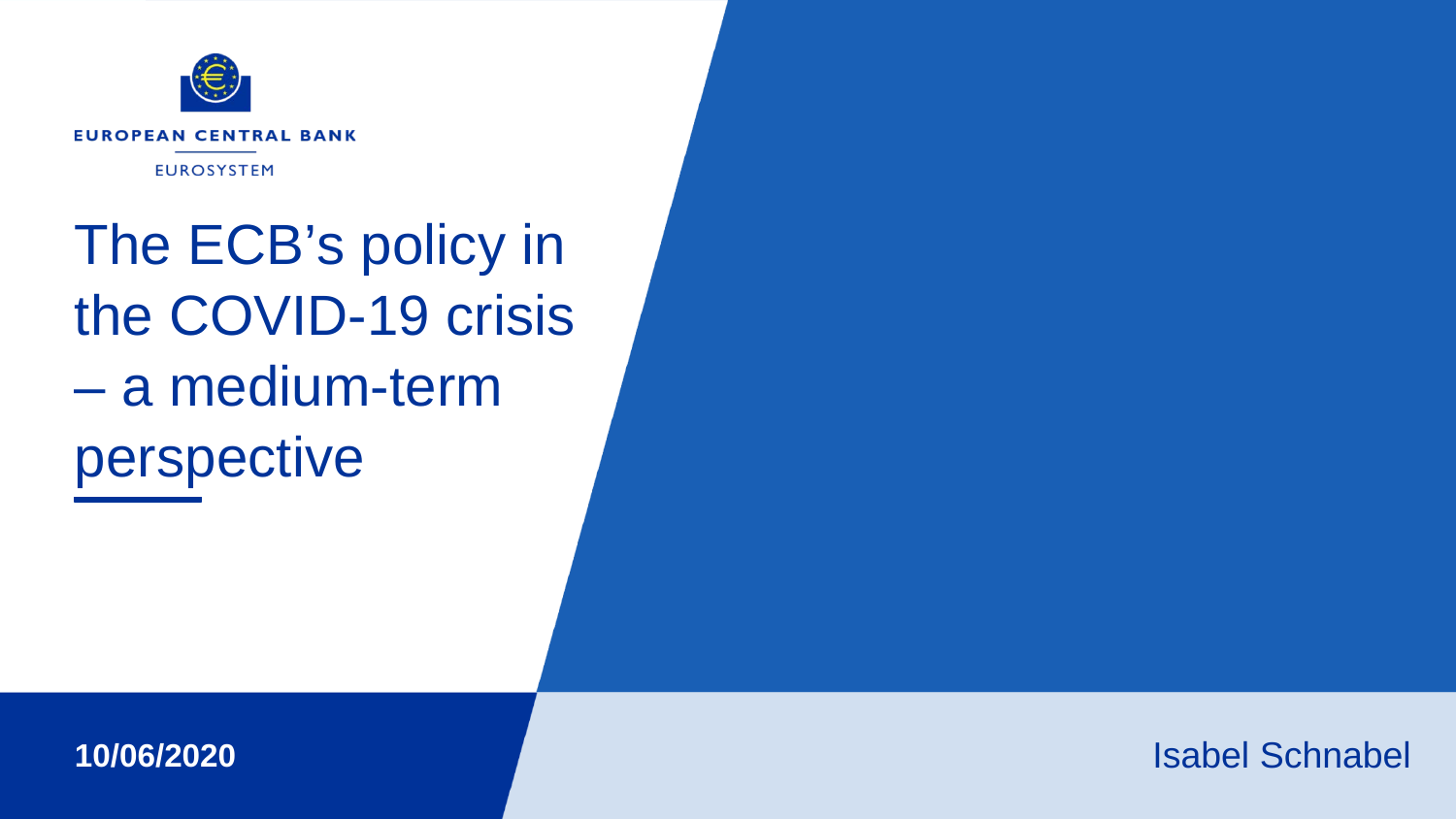## **Large uncertainty about economic recovery path**

#### Eurosystem staff projections



Source: ECB.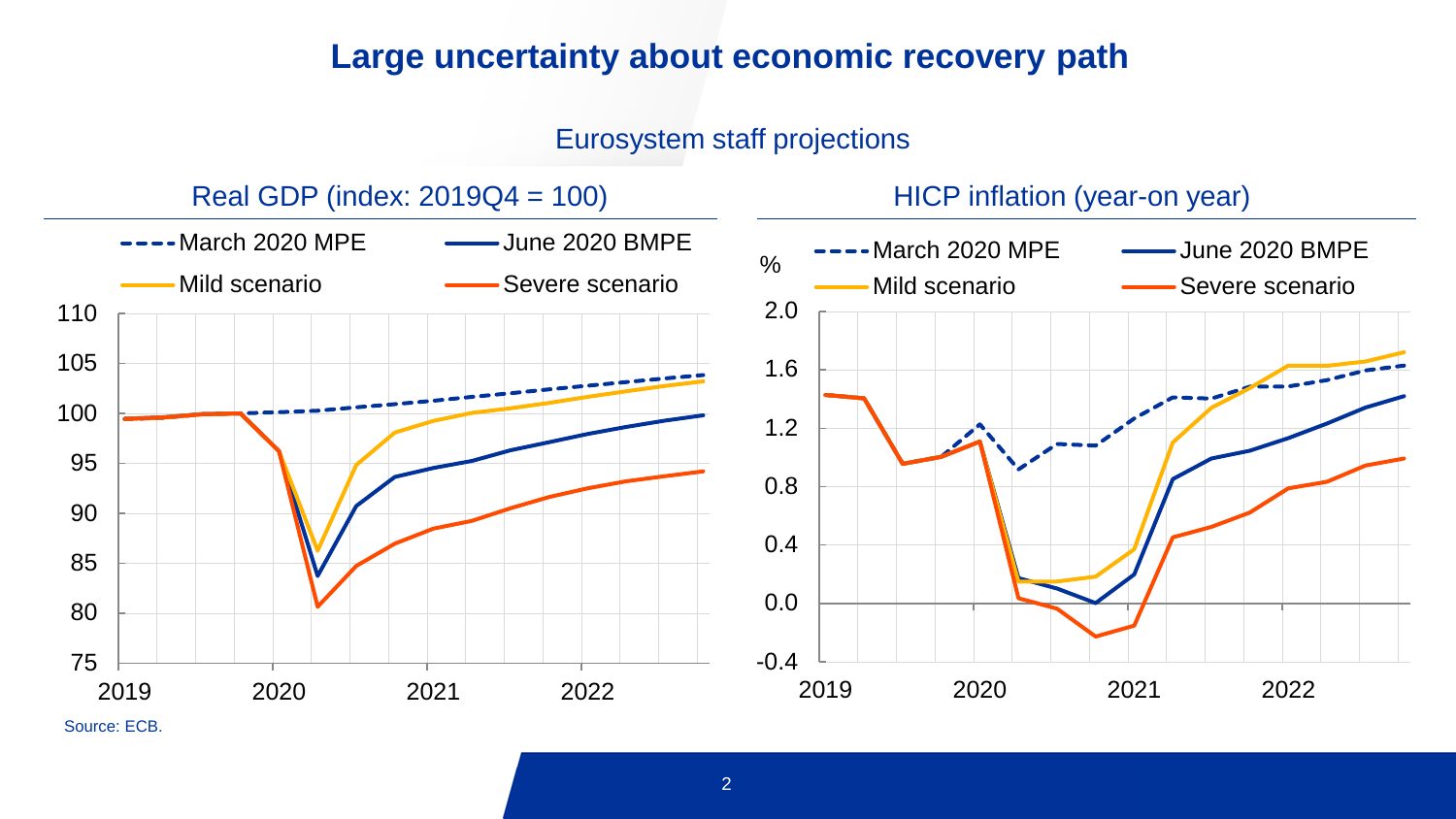# **Furlough schemes preventing stronger rise in unemployment**

#### Unemployment rate, temporary lay-offs and short-term work (% of labour force)



Sources: Eurostat, ECB staff calculations and country sources. Notes: The unemployment rate refers to April 2020. The extended unemployment rate includes the number of employees which have been notified under temporary lay-offs and short-time work schemes up to May. This is an upper limit of the number of persons who will eventually participate in such schemes. The final numbers will be lower. Last observation: May 2020.

3 www.ecb.europa.eu © www.ecb.europa.eu © www.ecb.europa.eu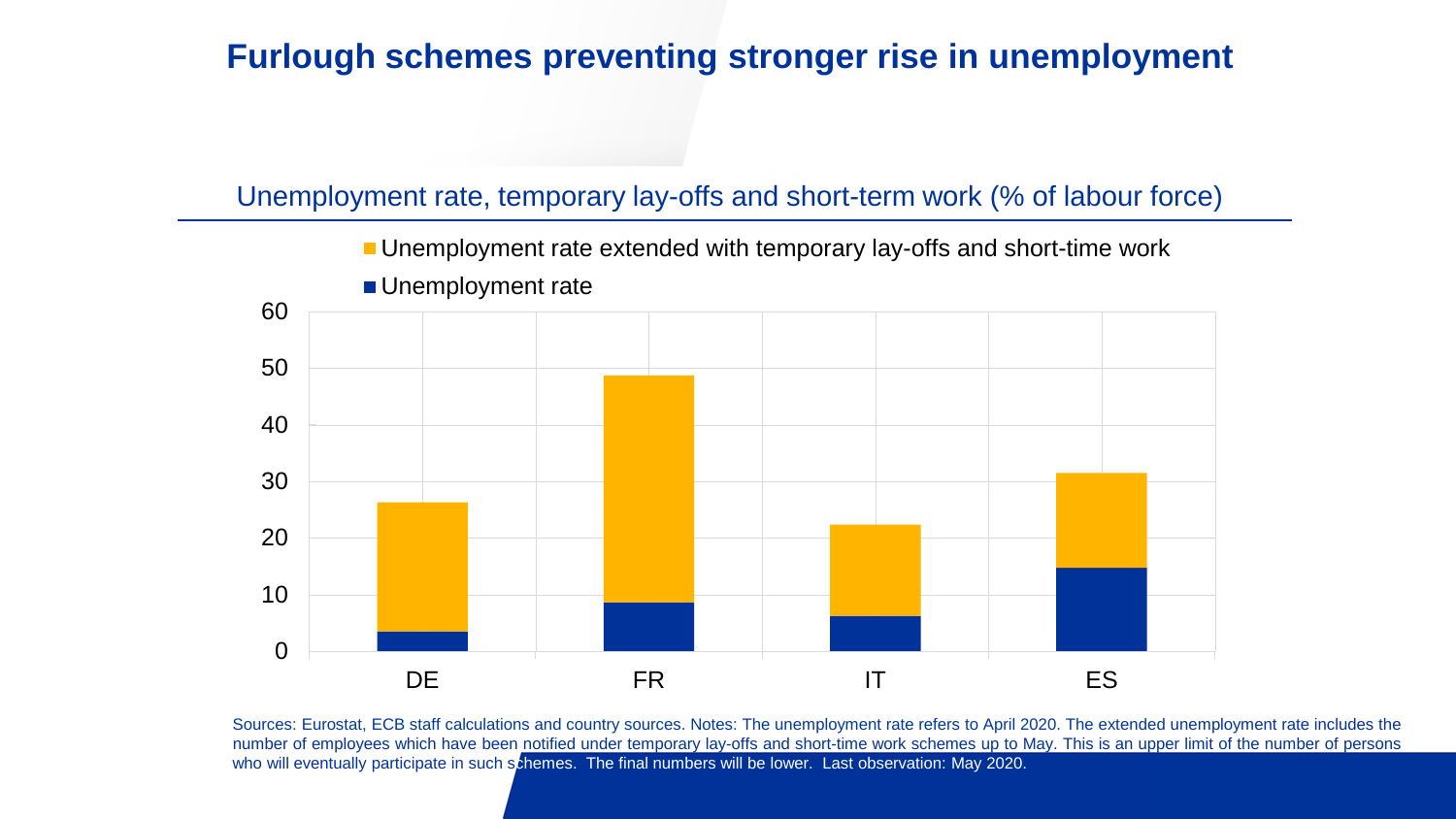#### **Stronger portfolio rebalancing effects unleashed by negative rates**





Source: Rostagno, Altavilla, Carboni, Lemke, Motto, Saint-Guilhem and Yiangou (2019). Notes: Term structure refers to OIS. The changes are normalized to a 10 bps decline of the OIS rate at the maturity where the measure exerts the maximum impact, namely 1-year for the standard rate cut and 5-years for the DFR cut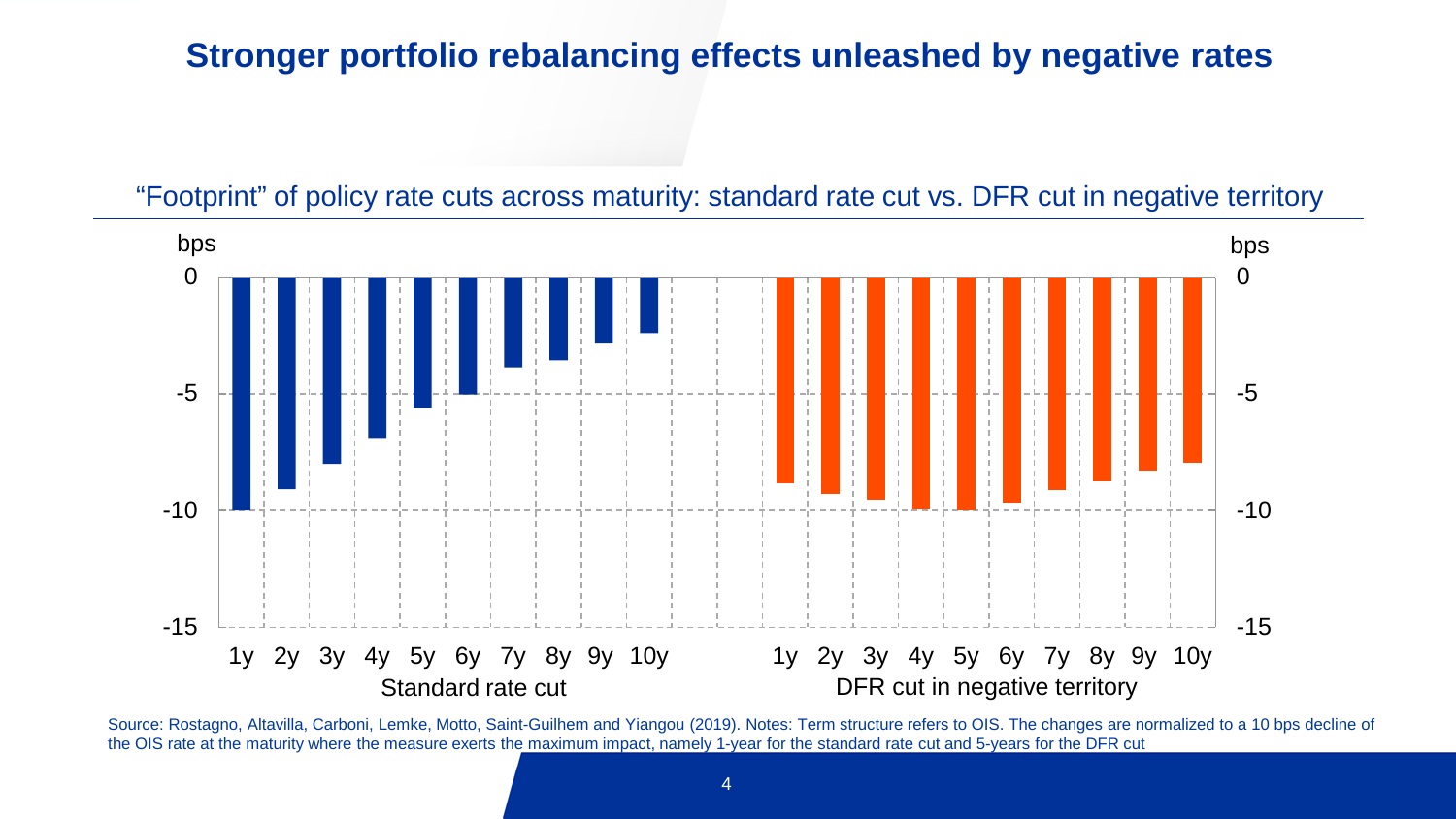# **Declining systemic stress in financial markets but still at elevated level**

#### CISS indicator



Source: ECB Working Paper No. 1426. CISS stands for Composite Indicator of Systemic Stress (0=No Stress,1=High Stress). It aggregates stress symptoms across money, bond, equity and foreign exchange markets and is computed from time-varying correlations among individual asset returns. Last observation: 08/06/2020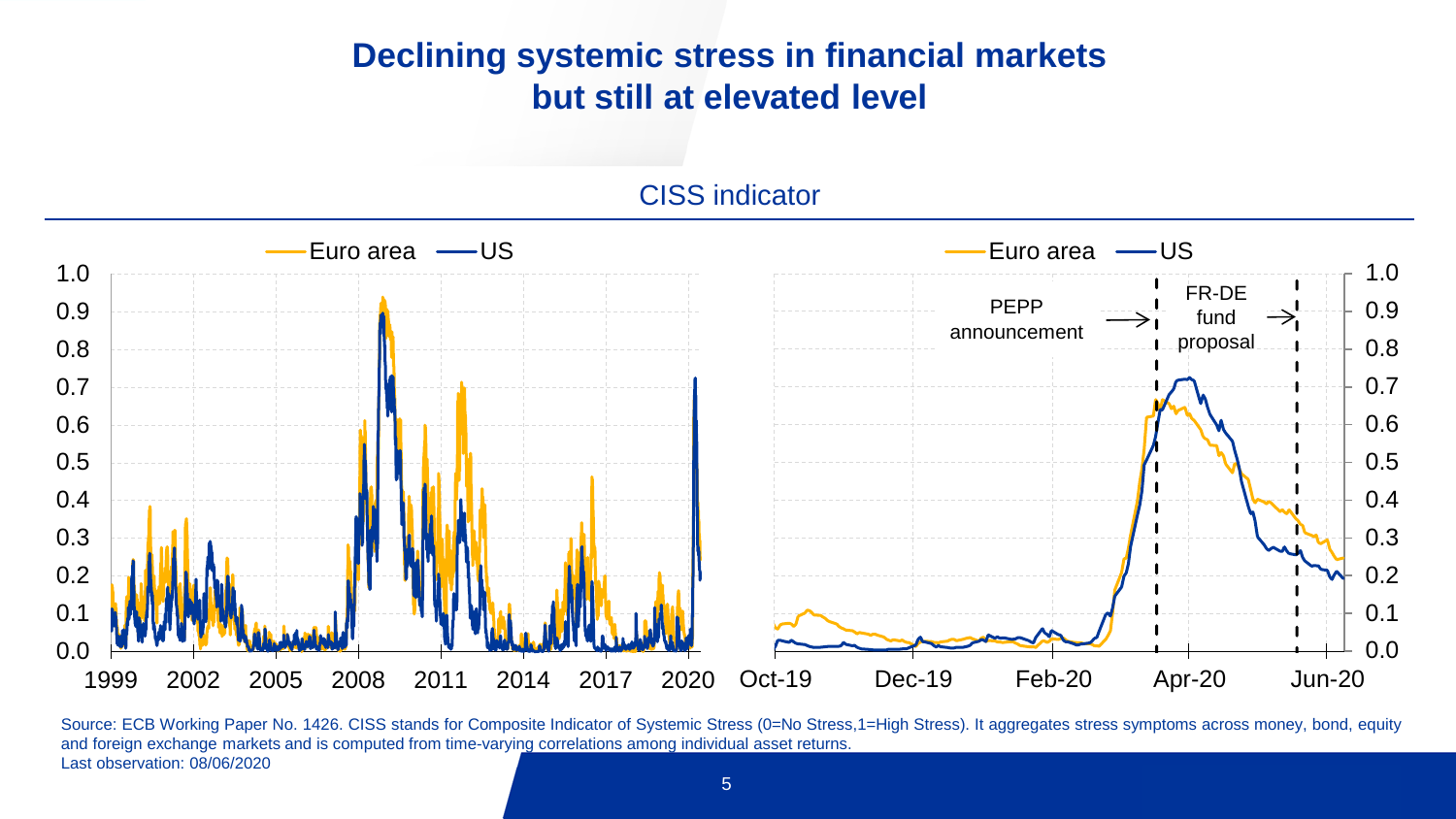## **Asset purchases more effective in periods of market stress**

#### Impact of asset purchases during low and high market stress: the US experience



Source: Motto, Rast and Ristiniemi (2020), mimeo.

Notes: Local projections on monthly sample (2008-2019). Low stress events refer to periods when the VIX is below 25. IRFs scaled to a 50bp decline in 10-year yield on impact. Markers denote point estimates, error bars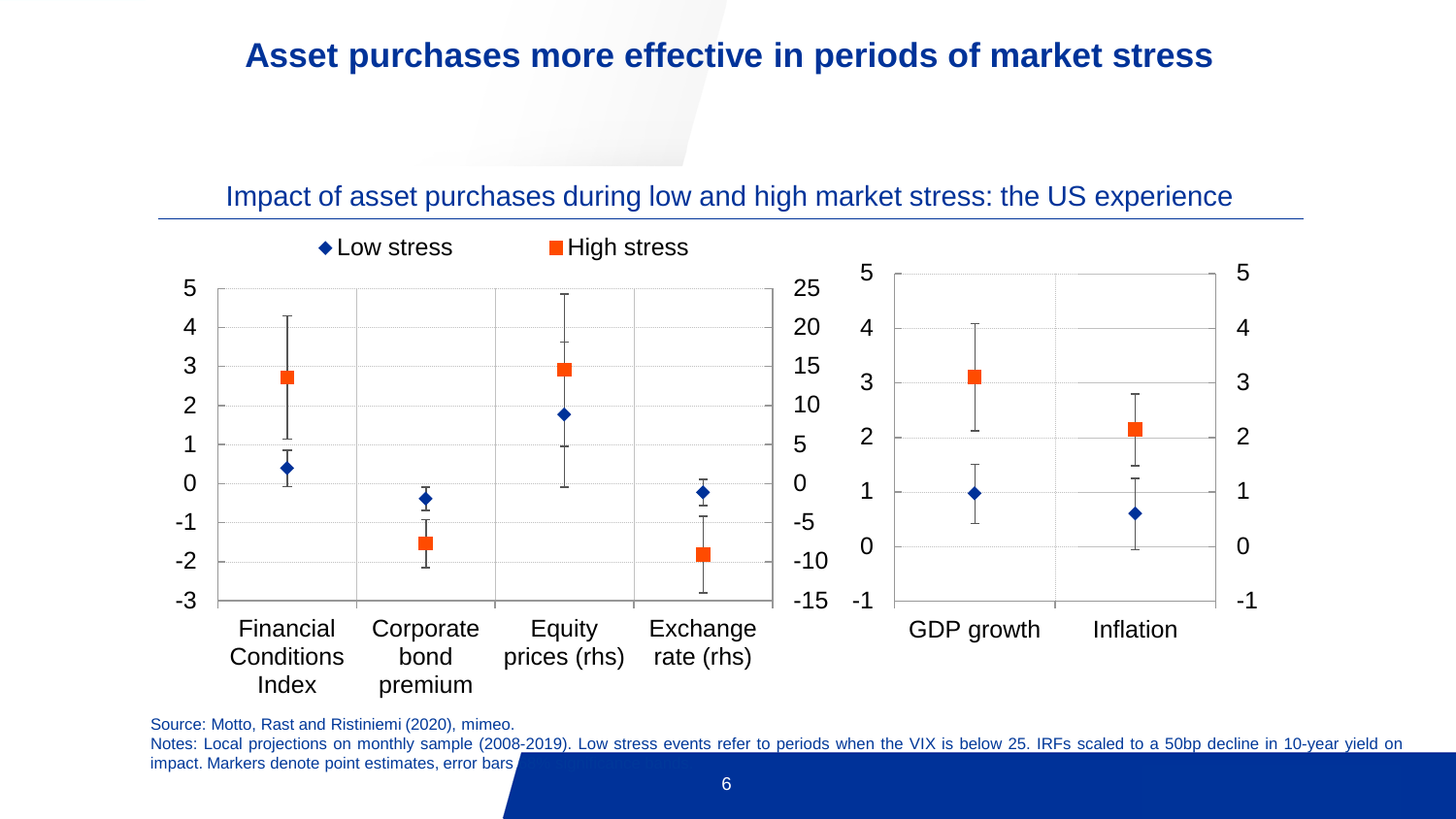#### **PEPP: highly effective and mitigating fragmentation**



#### GDP-weighted average sovereign yield elasticities

response to €500bn of sovereign bond purchases in the euro area. No reinvestment 7 Sources: Refinitiv, ECB calculations. Notes: PEPP estimates derived from an event study based on a two-day window after 18 March. PSPP estimates based on Eser et al. (2019). Elasticities refer to the change in (GDP-weighted) yields of the Big4 EA countries in assumed.

the impact on GDP-weighted Big4 sovereign yields. This average yield impact is then distributed to 7<br>country level by assuming the same relative impacts as for the event approach. Sources: Refinitiv, ECB calculations. Notes: The bigger impact corresponds to the 2-day reaction of yields to the PEPP announcement in March 2020. The smaller impact (upper part of the boxes) is based on the model by Eser et al. (2019) which uses PEPP-implied projected duration extraction to estimate country level by assuming the same relative impacts as for the event approach.

Estimated impact of PEPP envelope on 10-year

sovereign yields across the four largest EA countries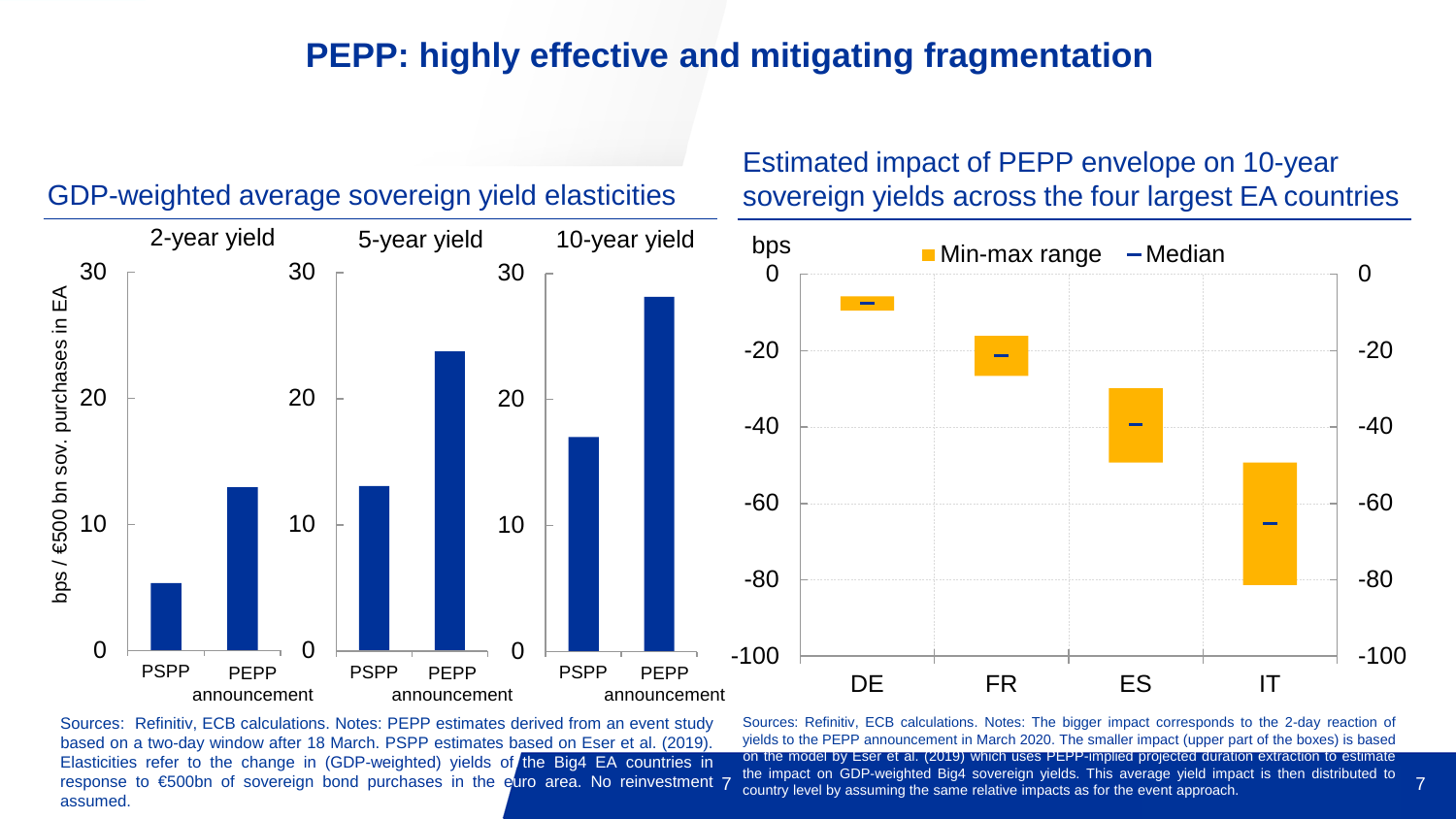## **PEPP: absorbing duration risk and easing financial conditions**



8

Sources: ECB calculations. Notes: The figure shows the compression of a free-float measure (based on the ratio of bond holdings of price-sensitive investors to total bond supply, both in 10-year equivalents, as in Eser et al. 2019) induced over time by the successive vintages of the APP and the PEPP.

Source: ECB. Notes: Pre-COVID-19 refers to 19 February 2020. Pre-PEPP to 18 March 2020. Latest refers to 9 June 2020.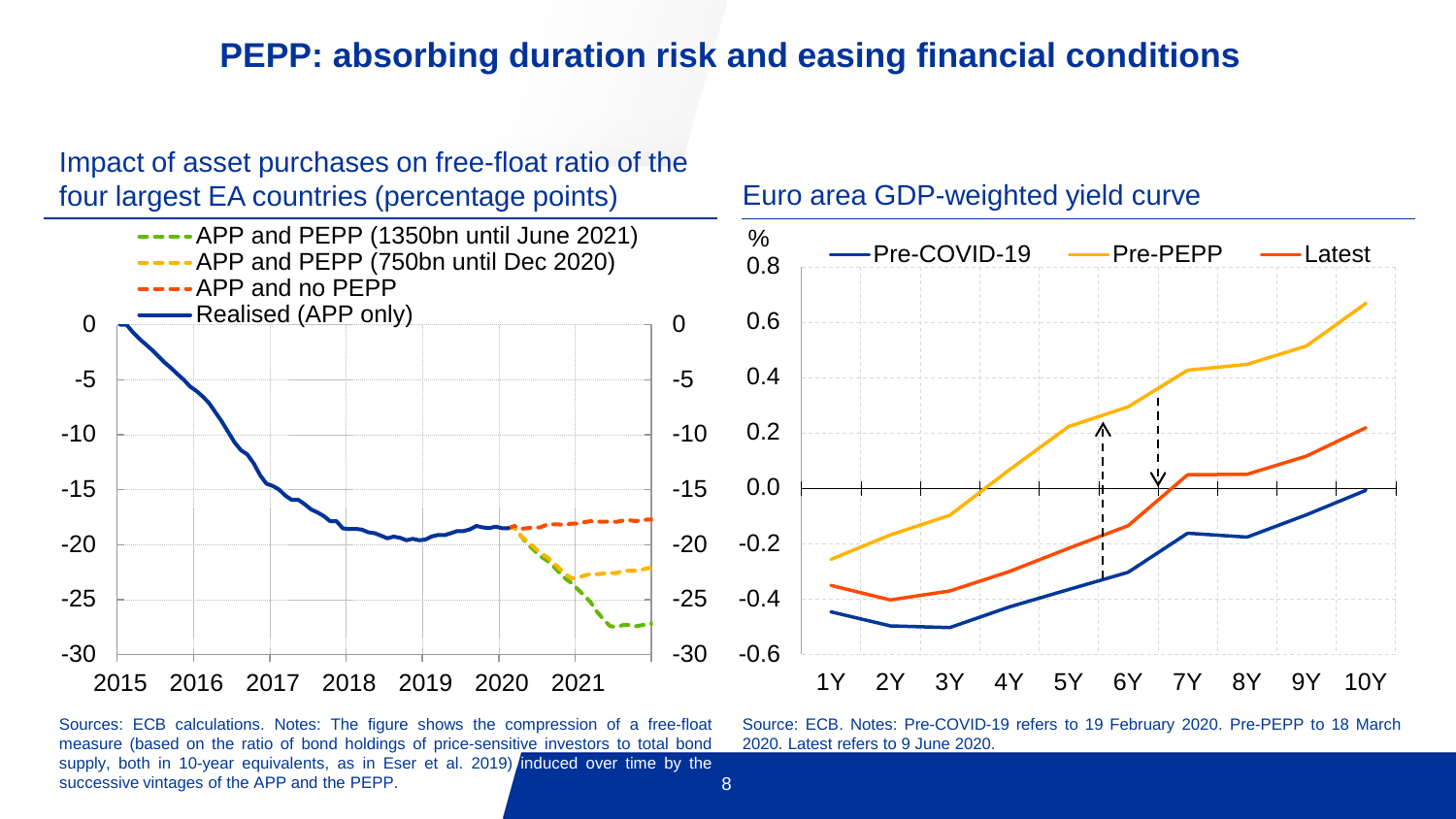# **Dispersion in inflation expectations: financial markets vs. households**

Option implied risk-neutral distribution of average inflation over the next 5 years (percentages)



Sources: Bloomberg, Refinitiv, ECB calculations.

Notes: Probabilities implied by five-year zero-coupon inflation options, smoothed over five business days. Risk-neutral probabilities may differ significantly from physical, or true, probabilities. Latest observation: 8 June 2020

#### Share of euro area households that expect inflation to increase more rapidly over the next 12 months



Source: European Commission/ Haver Analytics.

Notes: Comparison relative to inflation over the past 12 months. Last observation: May 2020.

 $9$  www.ecb.europa.eu  $\sim$  www.ecb.europa.eu  $\sim$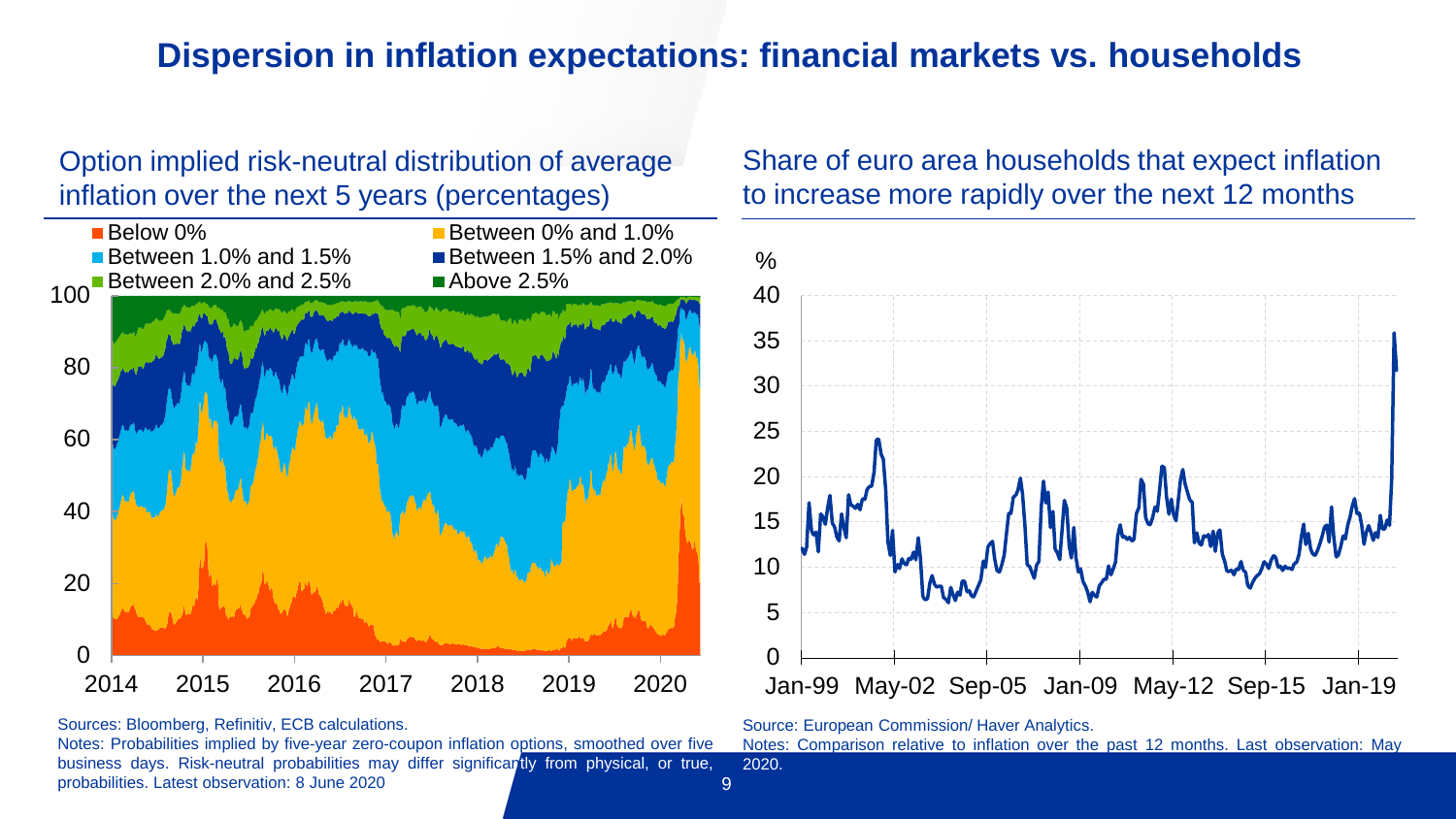# **Stabilising rates on non-financial commercial paper, longer tenors supported by Eurosystem purchases**

# -0.5 -0.4 -0.3 -0.2 -0.1 0.0 Jun-19 Aug-19 Oct-19 Dec-19 Feb-20 Apr-20 % 3M financial CP issuance rate 3M non-financial CP issuance rate 3M Euribor

Source: NEU Banque de France

Note: Issuance of investment grade (short-term rating) CP under French law, weekly data. Last observation: 29 May 2020.

#### Commercial paper rates and Euribor Commercial paper: outstanding amounts



Sources: CSDB and ECB calculations. Notes: Non-financial corporate issuers as per CSDB issuer classification. Non-financial CP segment in the CSDB used as a proxy for the Eurosystem eligible CP universe. Outstanding amount breakdown by initial maturity. Last observation: 31 May 2020. 10